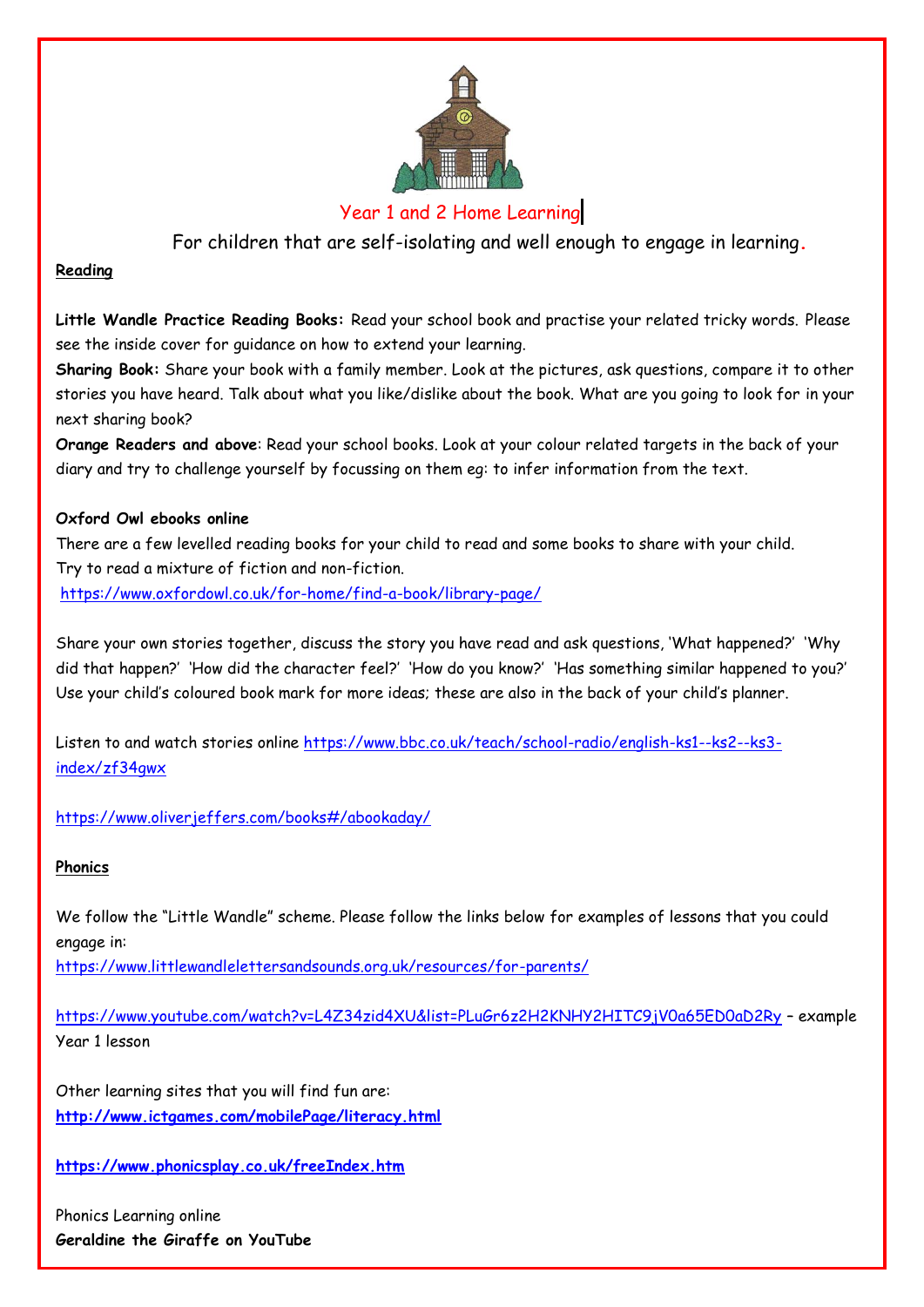**<https://www.youtube.com/watch?v=KtNWFUVgaRk>** - this link is for the sound 'a'; there are lots more Geraldine videos for different sounds.

#### Television

**<https://www.bbc.co.uk/cbeebies/shows/alphablocks>**

## **Maths**

Please follow the link below for videos that will support the learning you have already done in school. **<https://whiterosemaths.com/homelearning>**

Please see your diary for your log in details to numbots – our online learning scheme for maths.

You could count with your child using "100 square splat". They could count forwards and backwards starting from different numbers. They could also count in 2s, 5s or 10s and see the patterns that are made. **<https://www.primarygames.co.uk/pg2/splat/splatsq100.html>**

### Addition and Subtraction to 100

Find ways to make 10 or 20 using 2 numbers. You could do this practically with any resources. You could draw out all of the ways you found to make 10 or 20 and write the number sentences. Practise subtracting one and two digit numbers within 20. If you would like a challenge, try using numbers up to 100! Try applying addition skills to grouping and learning your times tables. Start with 2, 10 then  $5 \times$  tables.

### Shape

Go on a shape hunt in your environment, looking for 2D and 3D shapes. Use recycling to build a 'junk model' using 3D shapes. Can you names the shapes that you have used?

#### Fractions

Work on finding  $\frac{1}{2}$  and  $\frac{1}{4}$  of a regular shaped food e.g. pizza, cake, apple etc; can you find  $\frac{1}{2}$  and  $\frac{1}{4}$  of amounts of objects such as peas, pieces of pasta, lego bricks, etc?

#### **Measure**

Look at recipes together. Read the instructions. Cook together. Let your child measure the ingredients - weight (grams) and volume (millilitres). Try to use vocabulary such as heavier/lighter than, full/empty, half full.

#### Coins

Set up a 'shop' and use real or plastic coins. Help your child to recognise all the coins (up to £2) and find different ways to make amounts to 10p. Can they give you change for an item?

#### Maths Games Online

<https://www.topmarks.co.uk/maths-games/5-7-years/> <https://www.ictgames.com/mobilePage/index.html>

## **English**

**Year 1:** Practise your pre-cursive handwriting - 'start on the line and you'll be fine, whoosh in…' Look in the back of the planner to check the letter formation.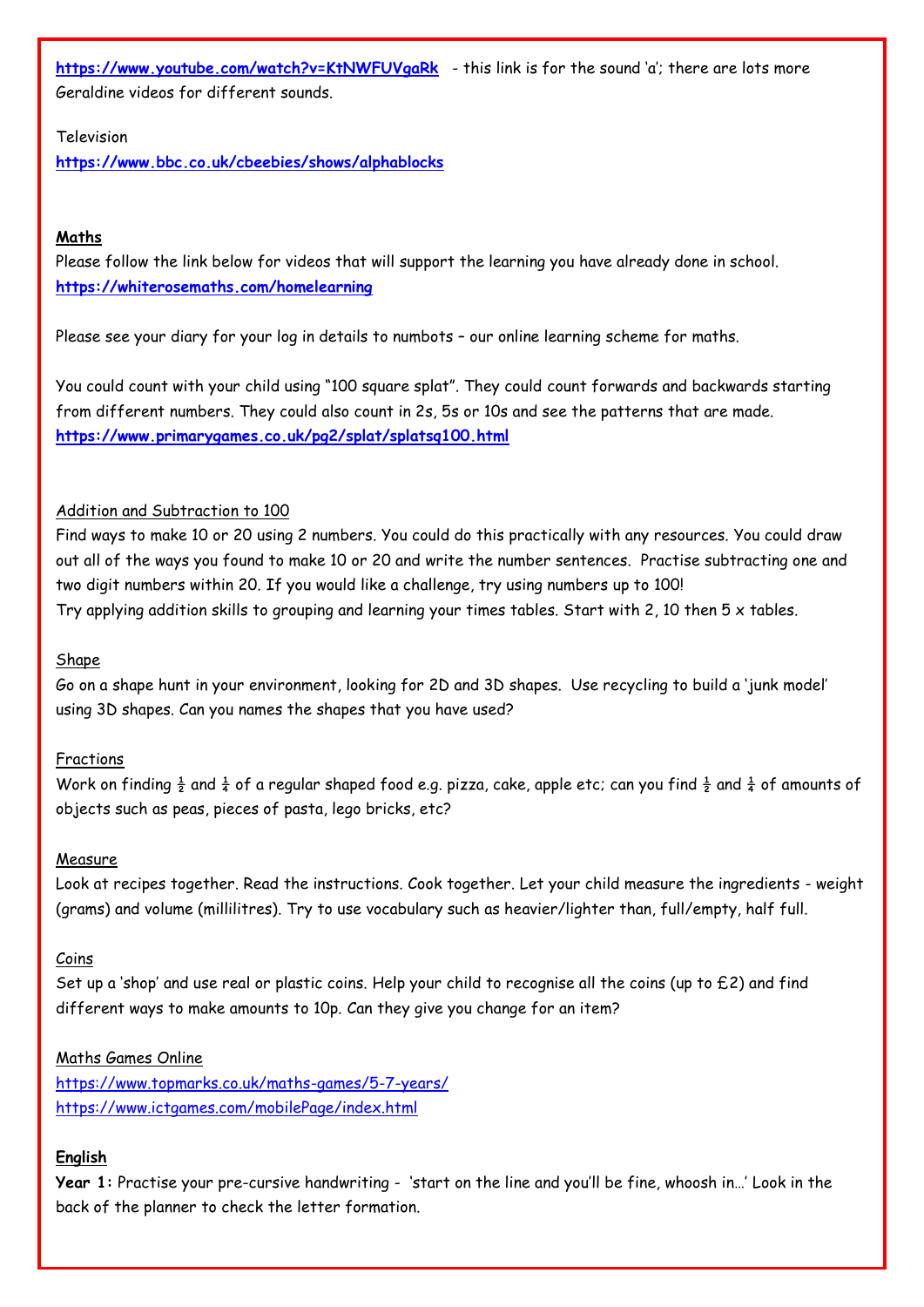Try to write a daily diary telling us what you have done, how you felt and posing questions. Remember to use the past tense, including the –ed suffix. Can you include sentences that need full stops, question marks and exclamation marks?

You could watch these to remind you about exclamation marks and question marks:

<https://www.bbc.co.uk/bitesize/topics/z8x6cj6/articles/z3dcmsg>

<https://www.bbc.co.uk/bitesize/topics/z8x6cj6/articles/zcm3qhv>

**Year 2**: Practise your pre-cursive or joined handwriting with a focus on letter heights – watch those ascenders and descenders!

Try to write a daily diary telling us what you have done, how you felt and posing questions. Remember to use the past tense, including the –ed suffix. Can you include sentences that need commas, question marks and exclamation marks?

You could watch these to remind you about apostrophes for possession and commas in a list.

<https://www.bbc.co.uk/bitesize/topics/z8x6cj6/articles/ztgbsk7>

<https://www.bbc.co.uk/bitesize/topics/z8x6cj6/articles/zxvcrdm>

Remember to extend your sentences with coordinating and subordinating conjunctions. These links will help! <https://www.bbc.co.uk/bitesize/topics/zrqqtfr/articles/zjdxhbk> <https://www.bbc.co.uk/bitesize/topics/zrqqtfr/articles/zsm9g7h>

Please see the chart below of the year 1 and 2 common exception words. You could learn how to spell these using our "zapper" approach.

| <b>Year 1 and Year 2 Common Exception Words</b>                                                    |                                                                                                   |                                                                                                                        |                                                                                                                                         |                                                                                                                                               |                                                                                                                                          |                                                                                                                                           |
|----------------------------------------------------------------------------------------------------|---------------------------------------------------------------------------------------------------|------------------------------------------------------------------------------------------------------------------------|-----------------------------------------------------------------------------------------------------------------------------------------|-----------------------------------------------------------------------------------------------------------------------------------------------|------------------------------------------------------------------------------------------------------------------------------------------|-------------------------------------------------------------------------------------------------------------------------------------------|
|                                                                                                    | Year 1                                                                                            |                                                                                                                        |                                                                                                                                         | Year 2                                                                                                                                        |                                                                                                                                          |                                                                                                                                           |
| the<br>a<br>do<br>to<br>today<br>of<br>said<br>says<br>are<br>were<br>was<br>is<br>his<br>has<br>I | you<br>your<br>they<br>be<br>he<br>me<br>she<br>we<br>no<br>go<br>S0<br>by<br>my<br>here<br>there | where<br>love<br>come<br>some<br>one<br>once<br>ask<br>friend<br>school<br>put<br>push<br>pull<br>full<br>house<br>our | door<br>floor<br>poor<br>because<br>find<br>kind<br>mind<br>behind<br>Child<br>children<br>wild<br>climb<br>most<br>only<br>both<br>old | cold<br>gold<br>hold<br>told<br>every<br>everybody<br>even<br>great<br>break<br>steak<br>pretty<br>beautiful<br>after<br>fast<br>last<br>past | father<br>class<br>grass<br>pass<br>plant<br>path<br>bath<br>hour<br>move<br>prove<br>improve<br>sure<br>sugar<br>eye<br>could<br>should | would<br>who<br>whole<br>any<br>many<br>clothes<br>busy<br>people<br>water<br>again<br>half<br>money<br>Mr<br>Mrs<br>parents<br>Christmas |

#### **Science:**

Please see the attachment on the website for an experiment you could try at home!